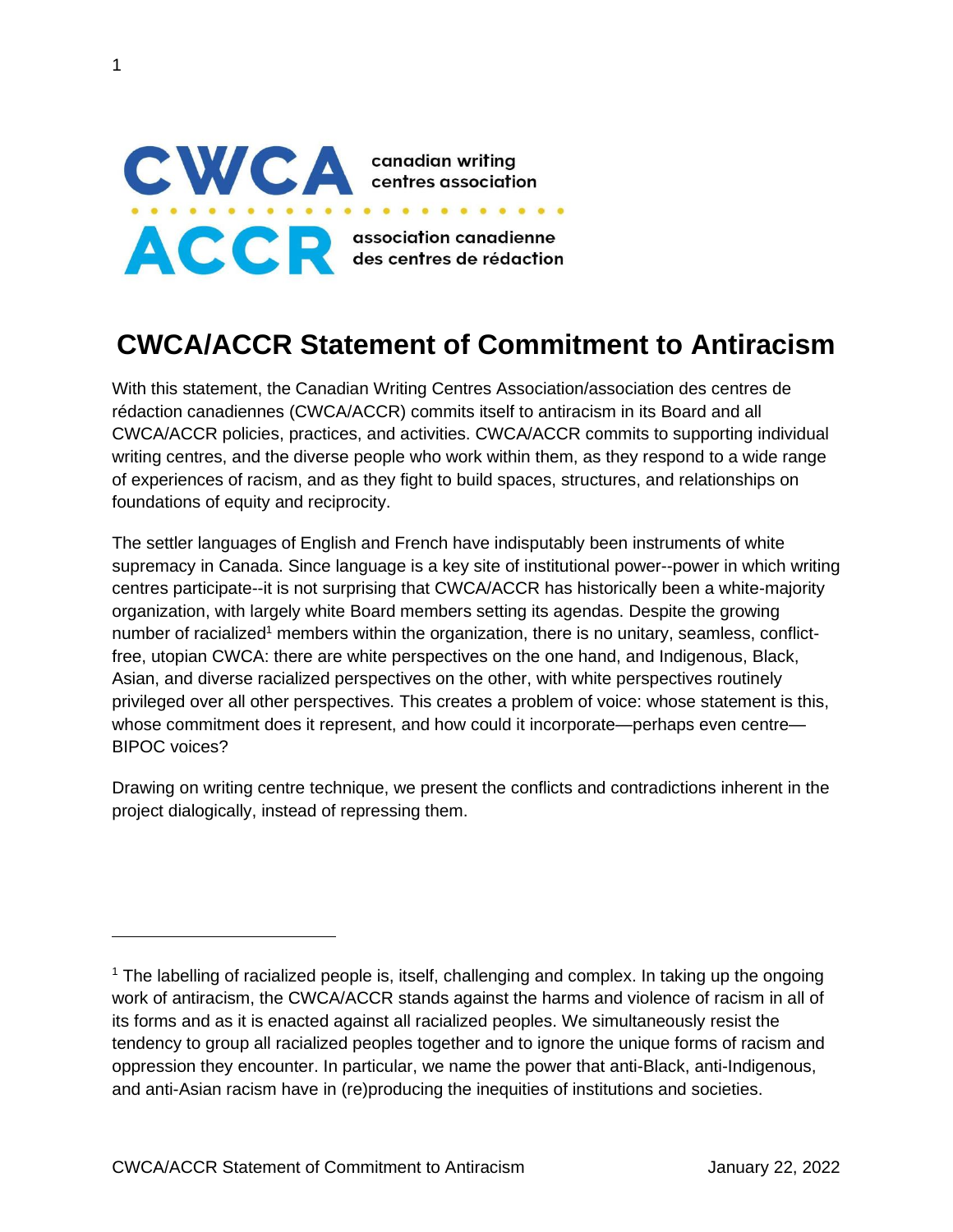CWCA/ACCR commits to cultivating and spreading awareness of racism and of antiracist perspectives.

- As racialized members of CWCA/ACCR, we call attention to the long history of antiracist work in the field of education that has been done by racialized scholars, writers, and activists. This statement owes everything to the work they have done to promote equity in language and education: bell hooks, Romeo Garcia, Asao Inoue, Geneva Smitherman, Neisha-Anne Green, Gregory Younging, April Baker-Bell, Chelsea Vowel, Vershawn Ashanti Young, among others. We commit to amplifying their work, and to educating ourselves about the concerns of racialized communities not our own.
- As white settlers who are members of CWCA/ACCR, we recognize that we must take responsibility for learning, and for working towards racial justice. Grateful for the knowledge created by racialized scholars, we will seek it out, engage with it, learn from it, and amplify it. We will educate ourselves and our colleagues about white supremacy, racism, and colonialism, and about antiracist and decolonial practices, in order to become effective advocates for racial justice.
- As racialized members who are being "invited in" through this statement, we commit to bringing our concerns, recommendations, ideas, and calls to action to the organization. Being aware of diversity and difference *within* the category of "racialized members," and avoiding lateral violence and homogenizing, we commit to supporting each other in transformative work.
- As white members who have the power to do this, and who have historically failed to do this, we commit to diversity within our organization. As we welcome more racialized faculty, staff, students, administrators, and community members-at-large, we also understand how genuine inclusion and empowerment of BIPOC members will transform the culture of our organization. When racialized members bring forward concerns, recommendations, and/or calls to action, we commit to acting upon them.
- As white and racialized members, we commit to recognizing how intersectionality (e.g., being racialized *and also* having a disability, being racialized *and* identifying as Two Spirit or LGBTQ+) can complicate privilege and disadvantage, and to acting on this recognition.
- Those of us who are white or racialized settlers commit to recognizing that genocide against Indigenous peoples and the legacies of residential schools have created interlocking systemic injustices for Indigenous Peoples.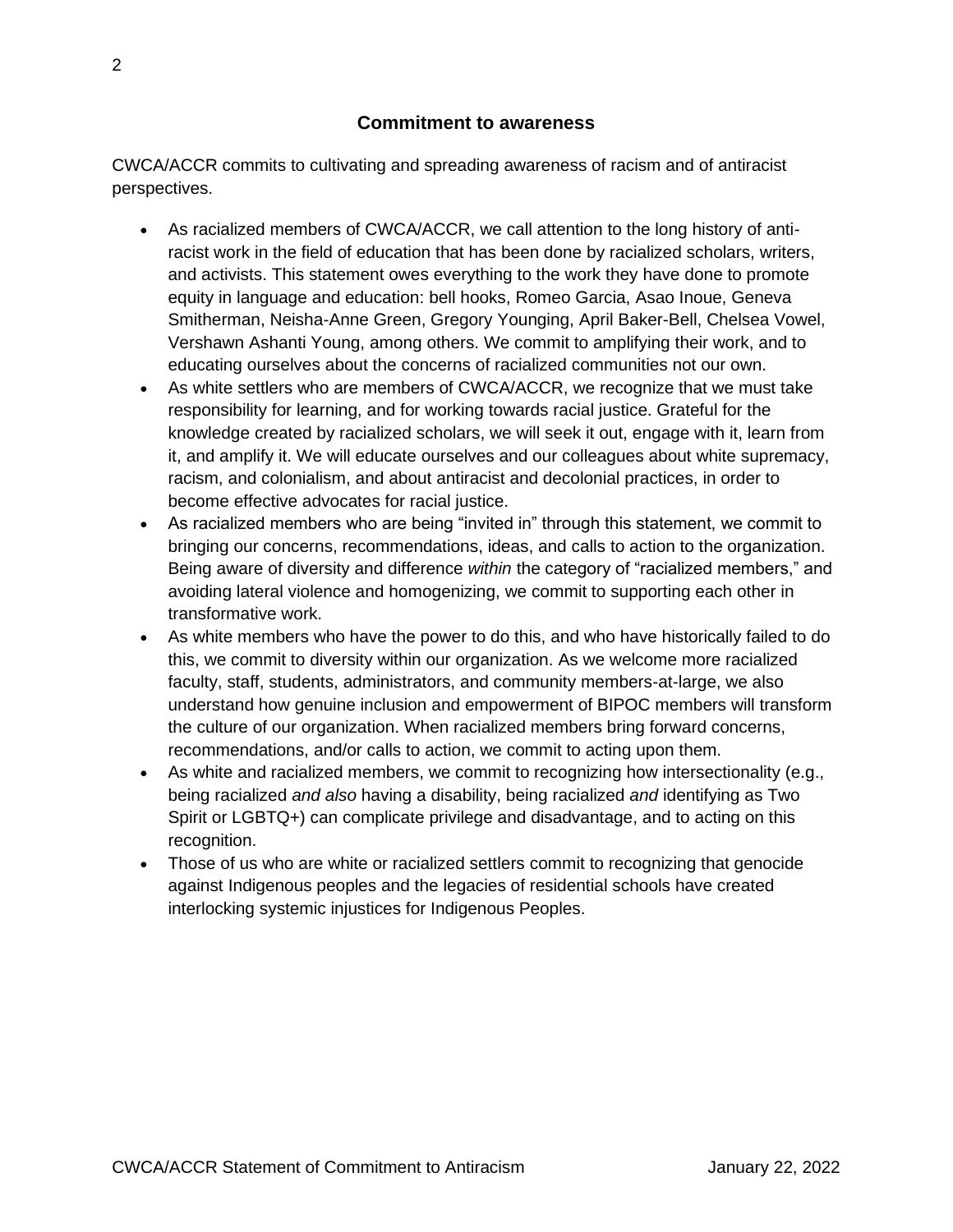## **Commitment to actions**

#### **Board and Conferences**

CWCA/ACCR will actively work to make the Board and annual conferences antiracist.

As racialized members of CWCA, we are aware that equity usually results from struggle rather than from good intentions. We commit to

• sharing critiques, new ideas, and anti-racist perspectives in sincere engagement with all members, and to being aware of power dynamics within racialized communities that may call upon us to support groups and individuals who are most marginalized.

As white members of CWCA, we commit to

- recruiting Board members who are Indigenous, Black, and People of Colour and empowering them to share their concerns, and to lead;
- amplifying and centering the work of racialized writing centre professionals; (including staff, faculty, students, and administrators) across conference programs and at all other CWCA/ACCR events;
- building protected (dedicated) times/spaces for Indigenous Peoples, Black Peoples, and Peoples of Colour into conference programs;
- facilitating access for racialized participants through reduced or waived conference fees and grant support.

#### **Hiring, publishing, and networking**

CWCA/ACCR commits to

- promoting diversification of the Writing Centre community by circulating antiracist recruitment, hiring, retention, and promotion documents and strategies;
- functioning as a networking hub for antiracist work, where writing centre professionals (including staff, faculty, students, and administrators) can come for solidarity, connection, support, and resources on their learning journeys;
- providing opportunities for members engaged in antiracist work to write and publish about their journeys to and through the work of antiracism, Indigenization, and decolonization, prioritizing and centering the voices of racialized members;
- defining antiracist standards for peer review in writing centre publications;
- actively supporting and promoting publication of work by racialized writing centre professionals (including staff, faculty, students, and administrators).

As racialized members, we will support diversification of the Writing Centre community by

- creating and sustaining a BIPOC group within CWCA/ACCR, which can play an advisory role in activities and actions and contribute to anti-racist networking;
- writing and speaking on our journeys and struggles in forging antiracist spaces, alliances, and resources.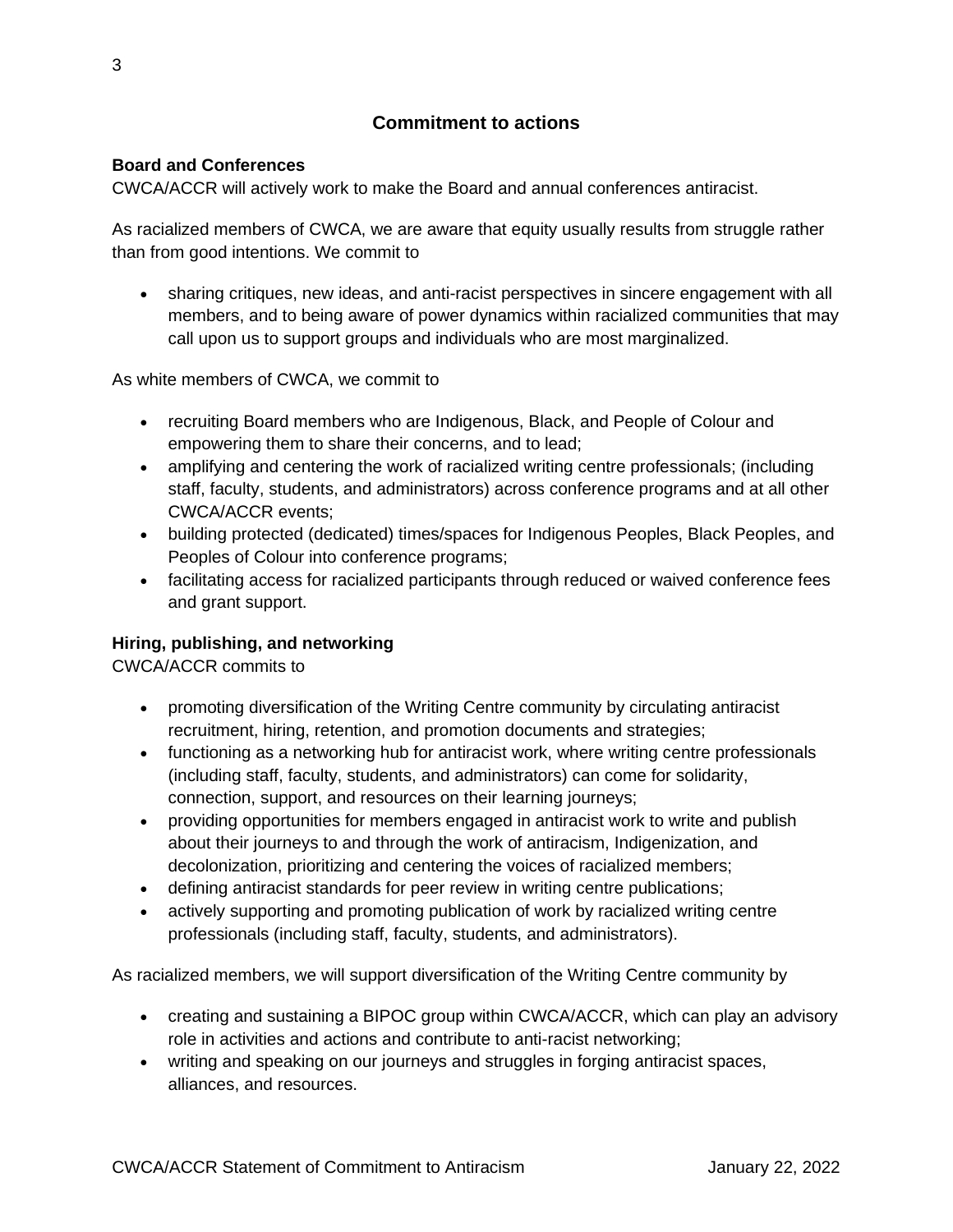### **Advocacy and praxis**

CWCA/ACCR invites writing centre professionals and tutors to

- challenge expectations about who can access languages of power, what language is acceptable, and how language is used;
- fight for and enact antiracist recruitment, hiring, retention, promotion, mentorship and allyship strategies in order to recruit and promote racialized people as staff, faculty, tutors, and administrators;
- incorporate antiracist and decolonizing practices into tutor training and professional development;
- advocate for the value and legitimacy of all Englishes and call attention to the ways in which standardized grammar and so-called academic and professional English are driven by racism and colonialism, while also recognizing that many BIPOC writers want to continue to gain academic or professional traction by mastering standard Englishes;
- call attention to institutional spaces and moments where assignment design, academic integrity policies, and writing assessments perpetuate inequities in the guise of standards;
- hold at least one interactive session for writing centre professionals (including staff, faculty, students, and administrators) on how to advocate for antiracist approaches to writing assignments and assessments with faculty and university administration. This session will be held no later than the 2022 CWCA/ACCR conference;
- learn from local communities about experiences of injustice, especially as these pertain to the intersections of race and academic expectations.
- critically evaluate and modify writing centre resources (including this statement) in an ongoing way to amplify antiracist, decolonial, and Indigenized approaches and content.

As racialized members, we plan to

- contribute to debates on antiracist approaches to writing assignments and assessments, lending support to the growing recognition of global Englishes while upholding the interests of writers and clients who seek to harness the benefits of standard English as they study and work in Canada;
- discuss writing centre routines, practices, and protocols that exclude us from full participation.

Acting on our recognition of genocide against Indigenous Peoples, those of us who are settlers commit to implementing the Truth and Reconciliation Commission's Calls to Action (especially in relation to education) and relevant articles of the United Nations Declaration on the Rights of Indigenous Peoples (especially Articles 11 to 16).

The 2022 CWCA/ACCR Annual Conference will include a report on actions taken toward the above identified commitments, and any other racial justice work that has arisen since the drafting of this statement. The conference will also provide opportunities for the membership to reflect on and discuss their successes and challenges in ongoing work towards racial equity and justice in writing centres.